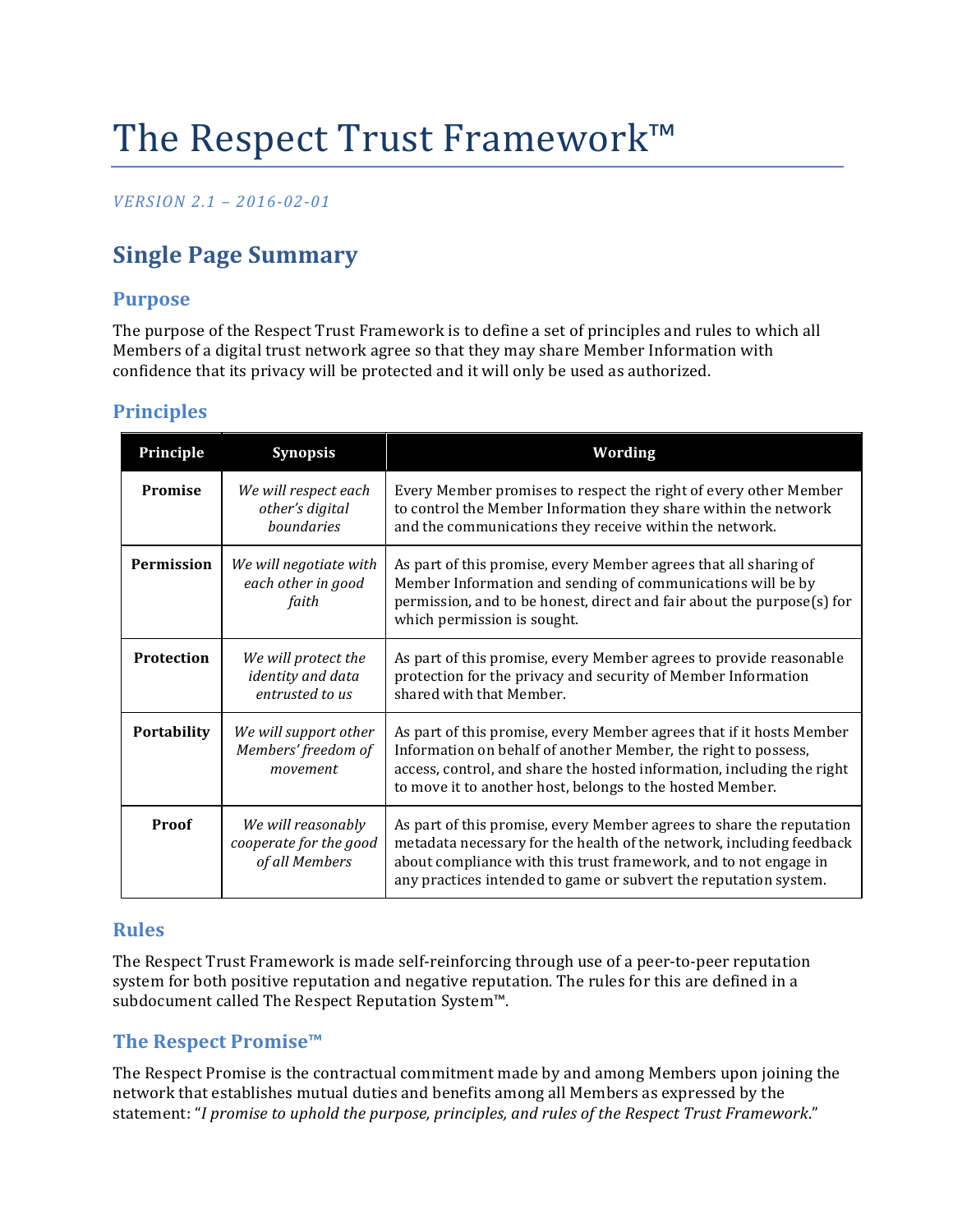# **Table of Contents**

| <b>SINGLE PAGE SUMMARY</b>                                                 | $\mathbf{1}$ |  |
|----------------------------------------------------------------------------|--------------|--|
| <b>PURPOSE</b>                                                             | 1            |  |
| <b>PRINCIPLES</b>                                                          | $\mathbf{1}$ |  |
| <b>RULES</b>                                                               | $\mathbf{1}$ |  |
| THE RESPECT PROMISE™                                                       | $\mathbf{1}$ |  |
| <b>TABLE OF CONTENTS</b>                                                   | $\mathbf{2}$ |  |
| <b>STATUS: VERSION 2.1</b>                                                 | 3            |  |
| <b>SUBDOCUMENTS</b>                                                        | 4            |  |
| THE RESPECT REPUTATION SYSTEM™                                             | 4            |  |
| THE RESPECT BUSINESS FRAMEWORK™                                            | 4            |  |
| MAPPING OF THE RESPECT PRINCIPLES TO FAIR INFORMATION PRACTICES PRINCIPLES |              |  |
| <b>DEFINITIONS</b>                                                         | 5            |  |
| <b>PURPOSE</b>                                                             | 7            |  |
| <b>PRINCIPLES</b>                                                          | 7            |  |
| <b>THE PROMISE PRINCIPLE</b>                                               | 8            |  |
| THE PERMISSION PRINCIPLE                                                   | 9            |  |
| <b>THE PROTECTION PRINCIPLE</b>                                            | 10           |  |
| THE PORTABILITY PRINCIPLE                                                  | 10           |  |
| <b>THE PROOF PRINCIPLE</b>                                                 | 10           |  |
| <b>LOCAL TERMS</b>                                                         | 11           |  |
| <b>PLUG-IN TRUST FRAMEWORKS</b>                                            | 11           |  |
| <b>VERSIONING AND AMENDMENTS</b>                                           | 11           |  |
| <b>COPYRIGHTS AND TRADEMARKS</b>                                           | 12           |  |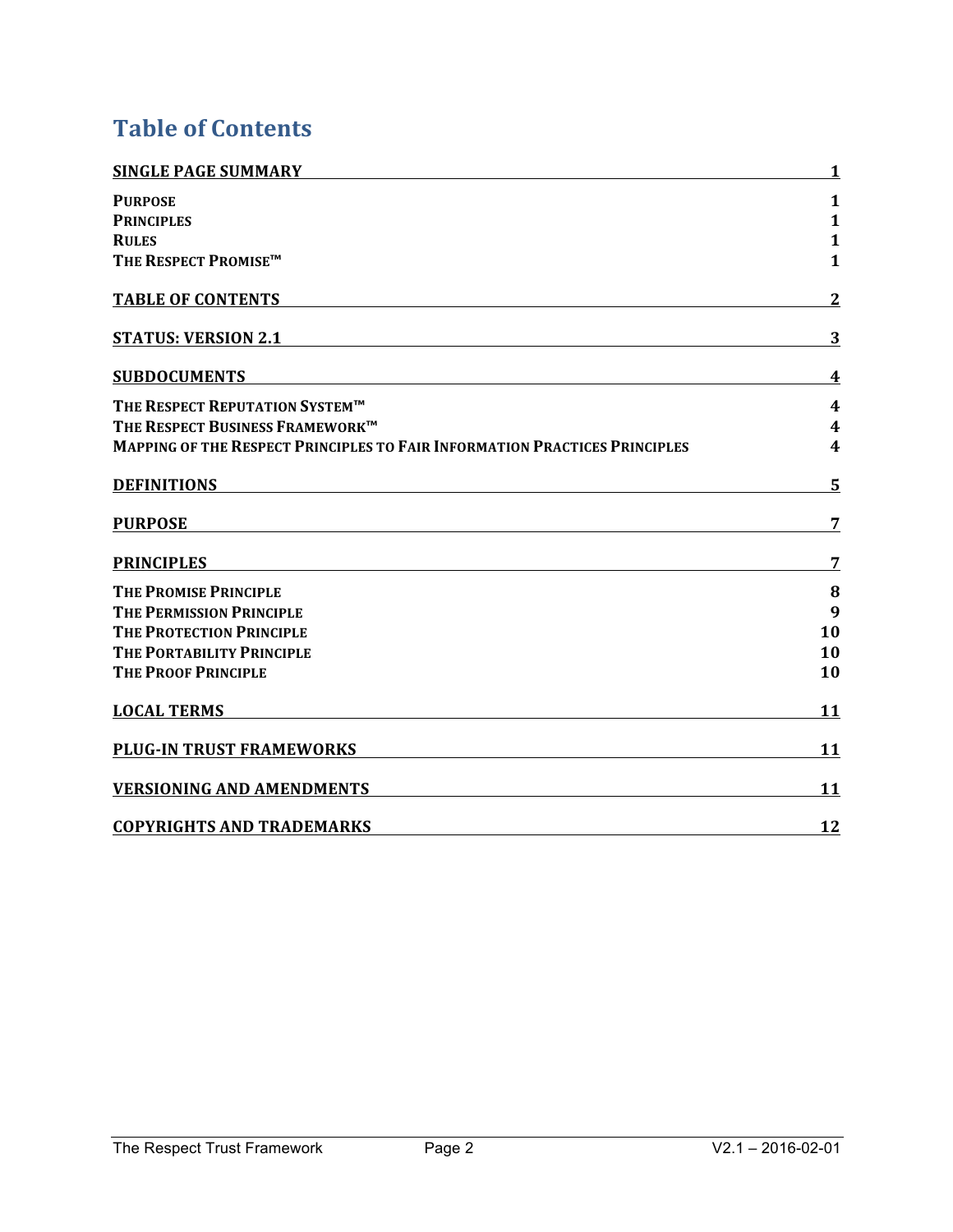# **Status: Version 2.1**

This version of the Respect Trust Framework was submitted by Respect Network Corporation on 1 February 2016 for public listing with the Open Identity Exchange  $(OIX)^1$  as a digital trust framework in accordance with the Open Identity Trust Framework (OITF) Model.<sup>2</sup> As the name implies, OIX is an open exchange on which trust frameworks are listed for public inspection and usage by different market participants. The Respect Trust Framework was specifically developed to address the market need for an increase in the level of control that all legal persons (both individuals and Organisations) have over their digital identity and personal and private data.

Respect Network Corporation serves as the provider of the Respect Network™, which incorporates the Respect Trust Framework into its Member contract. The Respect Trust Framework may only be modified by trusted members of the Respect Network as provided for in the Versioning and Amendments section of this document. This ensures that future evolution of the Respect Trust Framework only happens with the input and consent of the Members, a requirement which fulfills the Open Versioning Principle, one of the twelve Principles of Openness as defined in the OITF Model.

As described in the Local Terms section of this document, each Member of the Respect Network has the authority to decide the local terms that apply to specific relationships with other Members provided they do not conflict with the global terms defined in this Respect Trust Framework. This applies to Respect Network Corporation as well, i.e., Respect Network Corporation as the network provider is subject to the Respect Trust Framework in the same way as every other Member.

The first Public Review Version of the Respect Trust Framework was submitted to OIX on 10 May 2011. Following the feedback and suggestions received during the public review period, Version 1 Beta was submitted to OIX on 15 August 2011 to become the first operational version for use with Connect.Me, *the first product produced under the Respect Trust Framework. This first version carried the* designation "Beta" because it was expected to continue to evolve based on feedback and suggestions *received during the early growth period of Connect.Me. The next version, Version 1 Beta 2, with minor revisions regarding operational policies, was submitted to OIX on 29 February 2012.* 

*Version* 2 was submitted to OIX on 23 June 2014. This version separates out the Respect Reputation *System* and the FIPPS into subdocuments, and adds two additional subdocuments: the Respect *Business Framework and the Technical and Operational Specifications.*

*Version* 2.1 was submitted to OIX on 1 February 2016. This version updated the Respect Business *Framework and elided the Version 2.0 Technical and Operational Specifications.*

<sup>&</sup>lt;sup>1</sup> http://www.openidentityexchange.org/

<sup>2</sup> http://www.openidentityexchange.org/sites/default/files/the-open-identity-trust-framework-model-2010- 03.pdf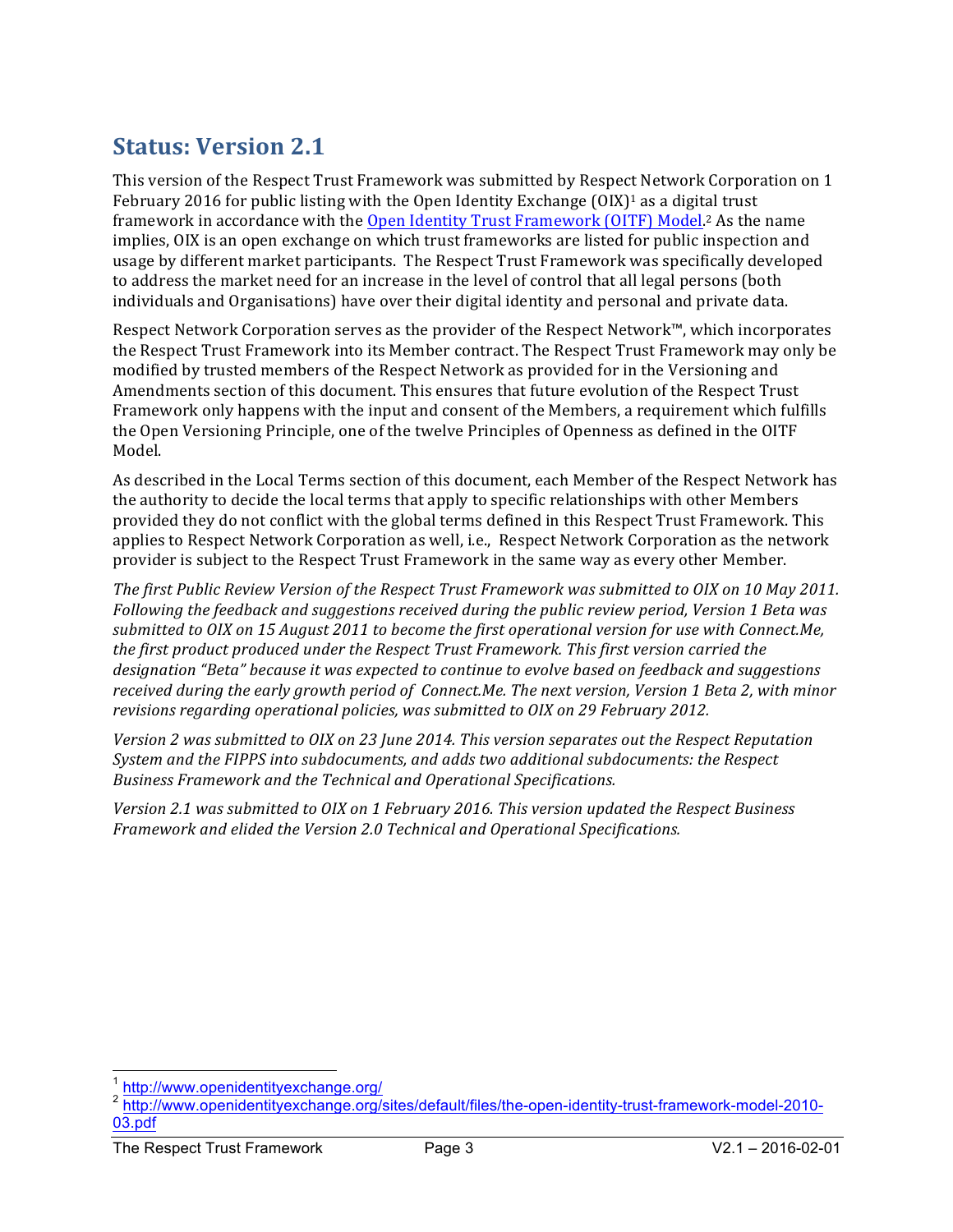### **Subdocuments**

This version of the Respect Trust Framework includes four subdocuments that are published independently but incorporated by reference into this master document. Each of these subdocuments is versioned independently; the latest version shall always be the one legally in force.

### **The Respect Reputation System™**

Defines the peer-to-peer reputation system that implements the Proof Principle of the Respect Trust Framework

#### **The Respect Business Framework™**

Defines the business rules of the Respect Trust Framework.

#### **Mapping of the Respect Principles to Fair Information Practices Principles**

Provides a mapping between the Respect Principles and Fair Information Practices Principles as defined by different governing bodies around the world.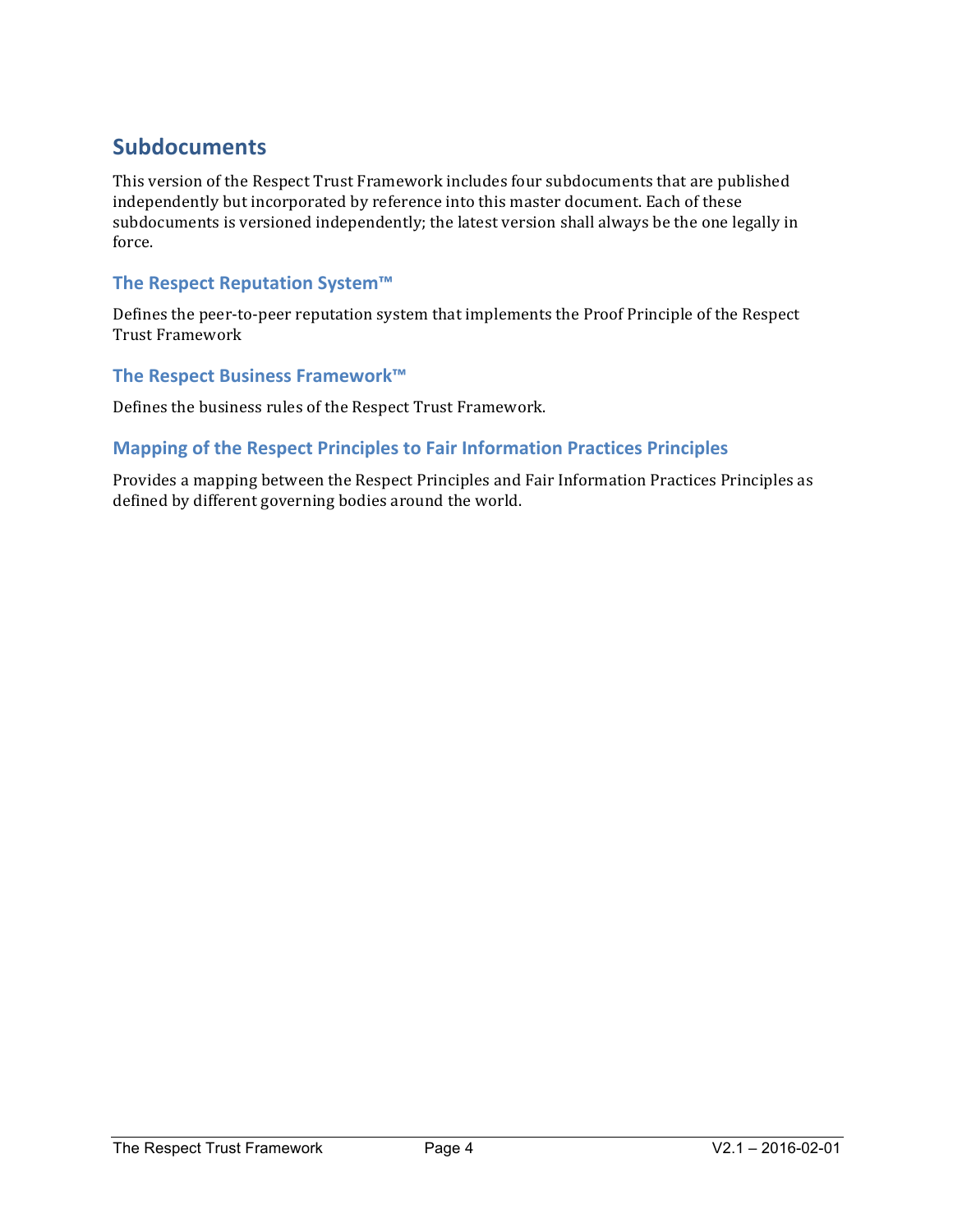### **Definitions**

This document and all subdocuments of the Respect Trust Framework share the following definitions. Subdocuments may also define additional terms specific to that subdocument.

- 1. **Respect Network** is the network of interdependent rights and duties relationships formed by all parties who agree to be bound by the Respect Trust Framework, including the integrated business, legal and technical rules governing participation.
- 2. **Member** means any legal person (e.g., individual, commercial, governmental, etc.) that has joined the Respect Network and contractually agreed to the Respect Promise.
- 3. Member Account means the unique account representing a Member as a unique legal person on the Respect Network.
- 4. **Member Information** means the personal data and identity information controlled by a Member, including data, text, graphics, videos, or other content and materials, for sharing within the Respect Network under the terms of the Respect Trust Framework. For purposes of this definition, the term "controlled by" means sourced from or shared by the Member.
- 5. **Member-Sourced Information** means Member Information for which the Member is the original source through which such data and information was included in the Respect Network.
- 6. **Member-Shared Information** means Member Information for which the Member is not the original source through which such data and information was included in the Respect Network, but for which the Member has been authorized to provide access or distribute within the Respect Network consistent with the Respect Trust Framework.
- 7. **Individual Member** (also called **Personal Member**) means a Member who joins as a natural person representing only himself/herself and not another legal entity.
- 8. **Individual Membership** means the Respect Network membership owned by an Individual Member.
- 9. **Organisational Member** (also called **Business Member**) means a Member that joins in any legal capacity other than as an Individual Member.
- 10. **Organisational Membership** means the Respect Network membership owned by an Organisational Member.
- 11. **Cloud Name** means a human-friendly reassignable XDI address registered by a Member.
- 12. **Cloud Number** means a machine-friendly persistent XDI address registered by a Member.
- 13. **XDI** (Extensble Data Interchange) means the open standard for semantic data interchange defined by the OASIS XDI Technical Committee.
- 14. **Context** means a uniquely addressable digital representation of a semantic concept with which Members may associate their Member Information. A Context is labeled with a Tag. A Context may also be labeled with a visual icon or graphic.
- 15. **Tag** means a human readable semantic label for a Context. Multiple tags that are semantically equivalent, either in the same human language or in different human languages, may be assigned to the same Context.
- 16. **Community** means the set of Members and Member Information associated with a specific Context.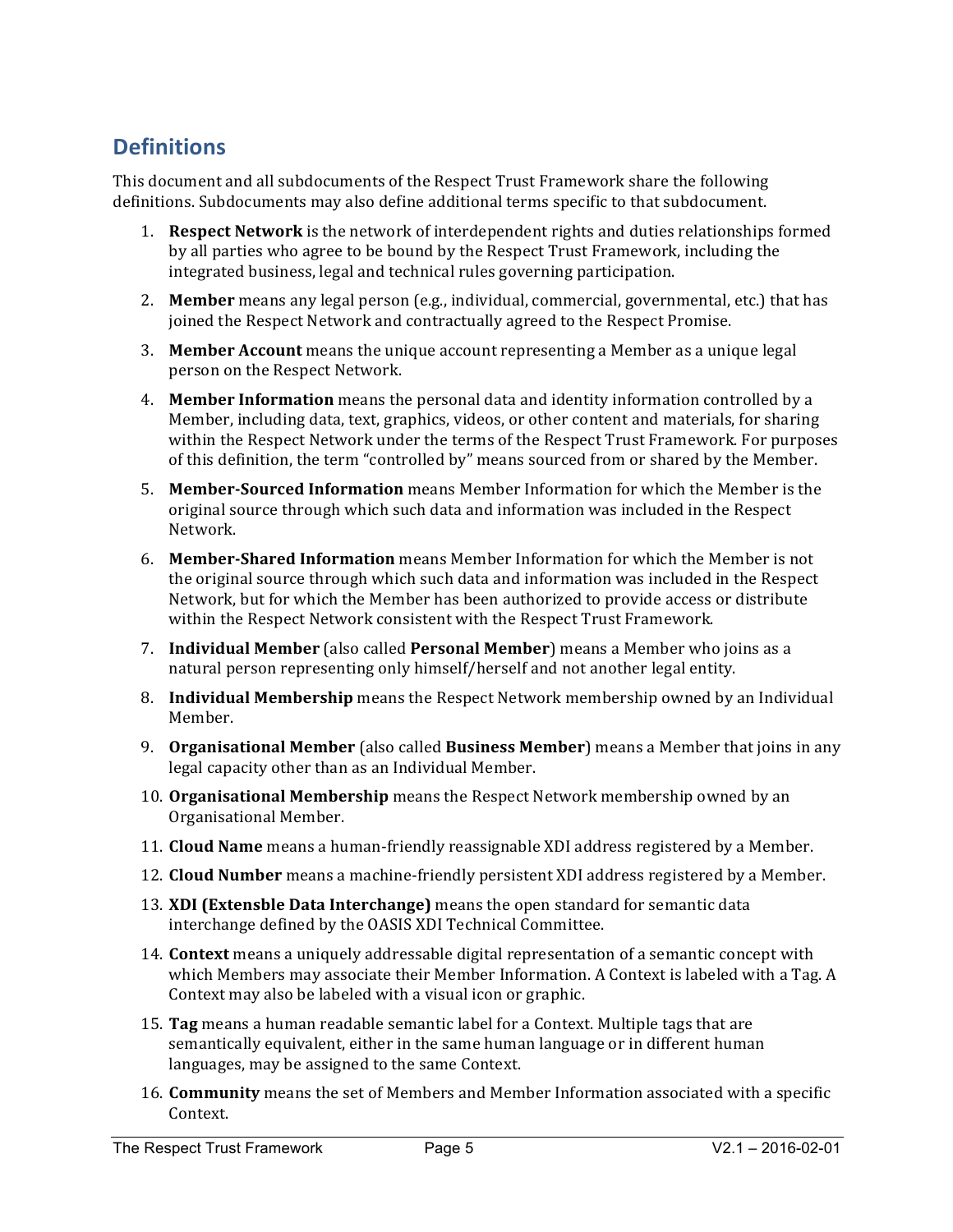- 17. **Vouch** means a signal of positive reputation in a specific Context made by one Member about another Member.
- 18. **Complaint** means a signal of negative reputation in any Context made by one Member about another Member.
- 19. **Voucher** means the Member making a Vouch.
- 20. **Complainant** means the Member making a Complaint.
- 21. **Recipient** means the Member that is the subject of a Vouch or a Complaint.
- 22. **Trust Level** means an indicator of the level of expectation that a Member will abide by his/her Respect Promise. Each Trust Level has a set of requirements a Member must meet to achieve that Trust Level as defined in the Trust Levels section below.
- 23. **Trust Anchor** means the highest Trust Level as defined in the Trust Levels section below.
- 24. **Connection** means a relationship established through the Respect Network between two Members for the purposes of communicating or sharing Member Information.
- 25. **Connection Request** means a message sent from one Member to another Member to request the creation of a Connection.
- **26. Inappropriate Connection Request** means a Connection Request that, *in the sole judgment of the Member receiving it,* is not respectful of the receiving Member's time and attention.
- 27. **Verified Connection** means a Connection whose existence has been digitally verified by the Respect Reputation System.
- 28. **Private Connection** means a Connection whose existence is not publicly discoverable.
- 29. **Public Connection** means a Connection whose existence is publicly discoverable.
- 30. **Trust Anchor Connection** means a Verified Connection in which one Member is vouching for another Member as a Trust Anchor.
- **31. Reputation Graph** is the metadata describing a Member that is maintained by the Respect Reputation System to represent the reputation of that Member.
- 32. **Profile** is the specific view of Member Information and the associated Reputation Graph available to other Members in a specific Context, or to the public if the Profile is public.
- 33. **Persona** is a representation of a Member's digital identity controlled by that Member.
- 34. **Dashboard** is the interface a Member is provided for setting preferences and sending and receiving communications through the Respect Network.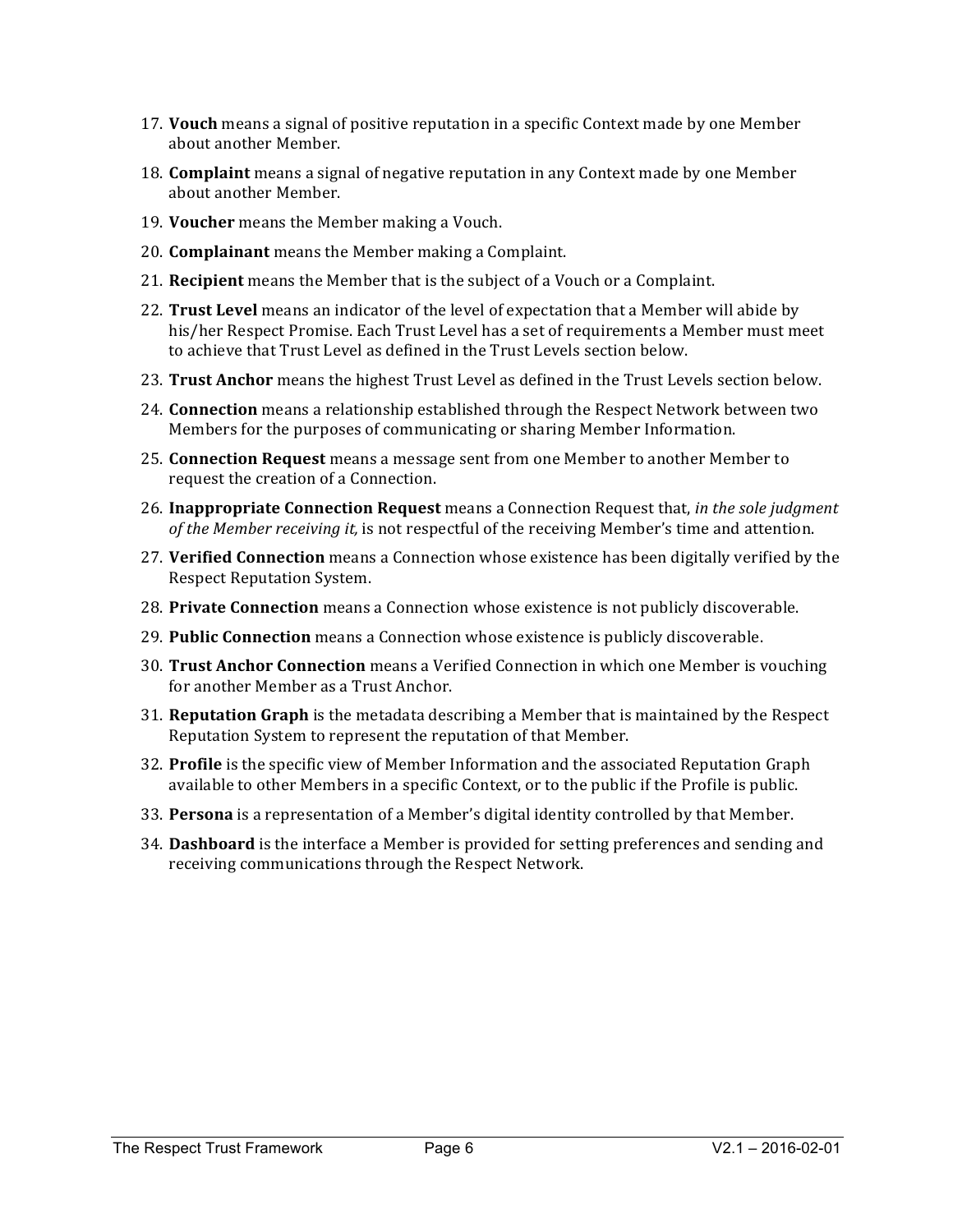## **Purpose**

The purpose of the Respect Trust Framework is to define a set of principles and rules to which all Members of a digital trust network agree so that they may share Member Information with confidence that its privacy will be protected and it will only be used as authorized.

# **Principles**

Following are the five fundamental principles upon which the Respect Trust Framework is based:

| Principle         | <b>Synopsis</b>                                                    | <b>Wording</b>                                                                                                                                                                                                                                                                          |
|-------------------|--------------------------------------------------------------------|-----------------------------------------------------------------------------------------------------------------------------------------------------------------------------------------------------------------------------------------------------------------------------------------|
| <b>Promise</b>    | We will respect each<br>other's digital<br><i>houndaries</i>       | Every Member promises to respect the right of every other<br>Member to control the Member Information they share<br>within the network and the communications they receive<br>within the network.                                                                                       |
| <b>Permission</b> | We will negotiate<br>with each other                               | As part of this promise, every Member agrees that all sharing<br>of Member Information and sending of communications will<br>be by permission, and to be honest, direct, and fair about the<br>purpose(s) for which permission is sought.                                               |
| <b>Protection</b> | We will protect the<br><i>identity</i> and data<br>entrusted to us | As part of this promise, every Member agrees to provide<br>reasonable protection for the privacy and security of<br>Member Information shared with that Member.                                                                                                                         |
| Portability       | We will support each<br>other Member's<br>freedom of<br>movement   | As part of this promise, every Member agrees that if it hosts<br>Member Information on behalf of another Member, the right<br>to possess, access, control, and share the hosted information,<br>including the right to move it to another host, belongs to the<br>hosted Member.        |
| Proof             | We will reasonably<br>cooperate for the<br>good of all Members     | As part of this promise, every Member agrees to share the<br>reputation metadata necessary for the health of the network,<br>including feedback about compliance with this trust<br>framework, and to not engage in any practices intended to<br>game or subvert the reputation system. |

These principles, called the Respect Principles, were extracted from the common elements of privacy, data protection, and trust across different jurisdictions and legal traditions around the world. The Respect Trust Framework includes a subdocument, *Mapping of the Respect Principles to Fair Information Practices Principles ("FIPPs Mapping")*, that provides a chart that matches the Respect Principles with different versions of Fair Information Practices Principles (FIPPs) from different countries and international Organisations, as well as with common law principles.

The following sections provide further guidance to understanding and interpreting each Respect Principle, including examples of the "duties of care" for handling of Member Information consistent with each principle. The guidance below is intended to be normative, i.e., it is intended to be relied upon directly in the application and interpretation of the Respect Trust Framework. The examples provided are intended for illustrative (informative) purposes only.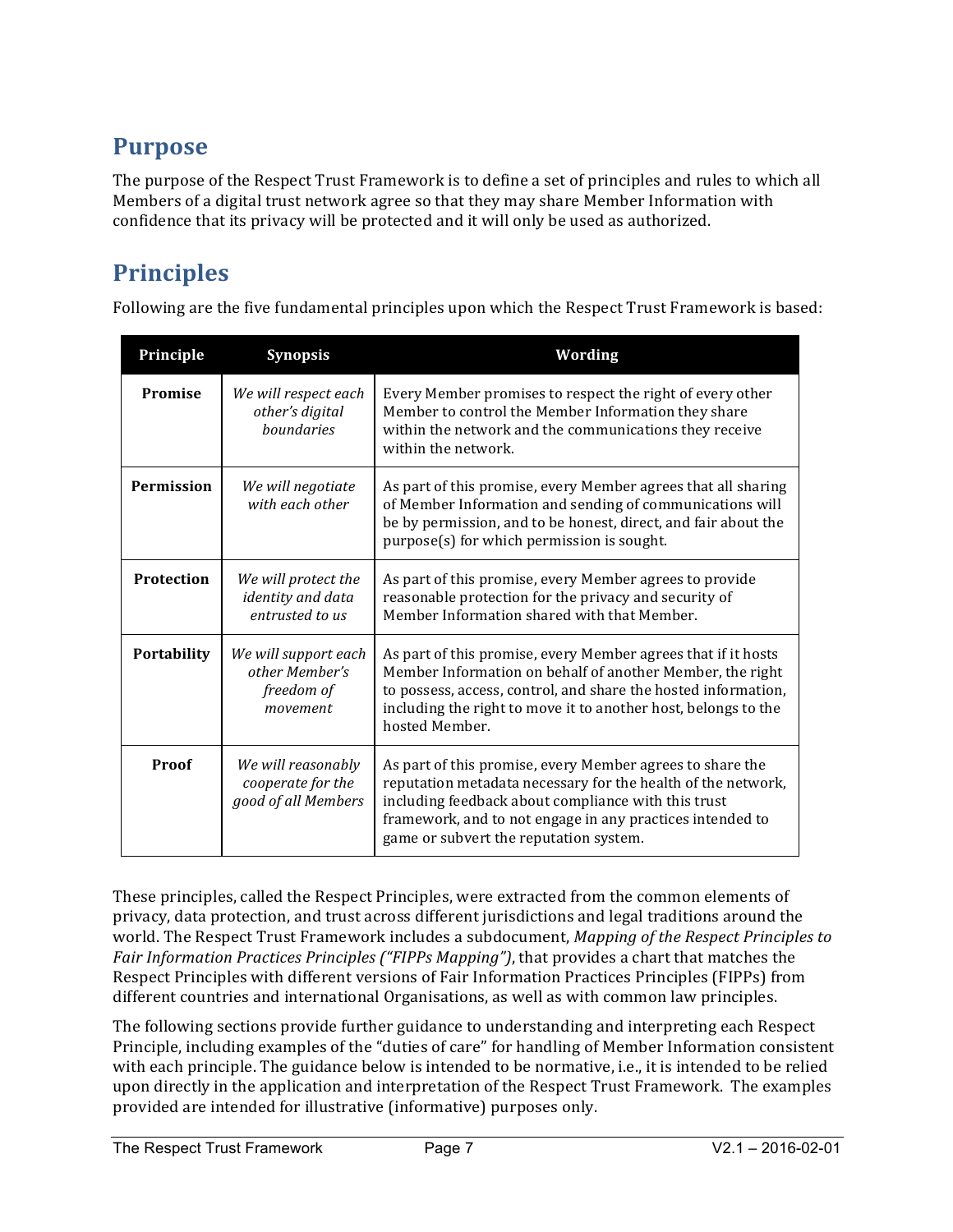Like the examples, the FIPPs Mapping sets forth additional guidance for application of the Respect Principles that is intended to be merely informative, not normative. In the case of the FIPPs Mapping, it is recognized that authority for existing FIPPs may vary from one legal jurisdiction to another. The chart in FIPPs Mapping illustrates specifically how the Respect Principles relate to a subset of current legal authorities. More generally, the individual FIPPs associated with each Respect Principle provide examples of the types of specific duties that are intended to be covered by each Respect Principle, and thereby they collectively help to inform how the Respect Principles may be interpreted.

Notably, most FIPPs were developed to cover the needs of only individual data subjects (primarily in the context of data collections by governmental and commercial parties). The Respect Principles are broader, intending to support the identity integrity of all data subjects, whether individual, commercial, governmental, or otherwise. As a result, existing FIPPs should be consulted with the understanding that they need to be broadened to cover all entities, not just individuals.

### **The Promise Principle**

**Promise.** Every Member promises and agrees to respect the right of every other Member to *control* the Member Information they share within the network and the communications they *receive within the network.* 

The Promise Principle represents each Member's agreement to be bound by the duty to respect each other Member's online "identity integrity" in all circumstances, even without being asked by another Member to do so.

Without the respect by outside parties of a person's "boundaries," their identity has uncertain integrity, which is perceived by an individual person as a lack of privacy and security, and by a legal entity as a lack of security and increased liability risk. Just as people and entities in the physical world need protection from "trespass," "unreasonable searches and seizures," unauthorized access, and other physical and perceptual intrusions, individuals and legal entities need to be able to maintain identity integrity against similar intrusions online.

The Promise Principle is directed at causing Members to adopt the duties, in their role as data handlers, to respect other Members' online identity integrity. The duties are directed toward data flows in two directions. Identity integrity is proportional to the degree to which a data subject has control of both their inputs (what data and communications they receive) and outputs (how data from them and information about them observed by others is distributed). Both are covered in the Promise Principle.

The common law privacy tort of "unreasonable intrusion upon another's seclusion" is a traditional root of this Principle. Not all international jurisdictions embrace that particular concept in law, but each has some concept of the legal boundaries that separate one legal entity from another. By making the promise in the Promise Principle, each Member is simply stating that they will respect those legal boundaries, consistent with local customs, local law, and the Respect Trust Framework. A breach of duty under the Promise Principle to respect identity integrity generally constitutes an intrusion on identity integrity under the Respect Trust Framework. A subset of those Respect Trust Framework intrusions includes those legally cognizable as torts, crimes, and civil rights violations.

Another way to view this Principle is as an instantiation in digital terms of the ethic of reciprocity widely known as "The Golden Rule." In essence, the first Principle represents the duty of each Member to "treat data about others as you would like them to treat data about you".

So fundamental is this Principle to the Respect Trust Framework that the other four principles are all stated as extensions to this principle.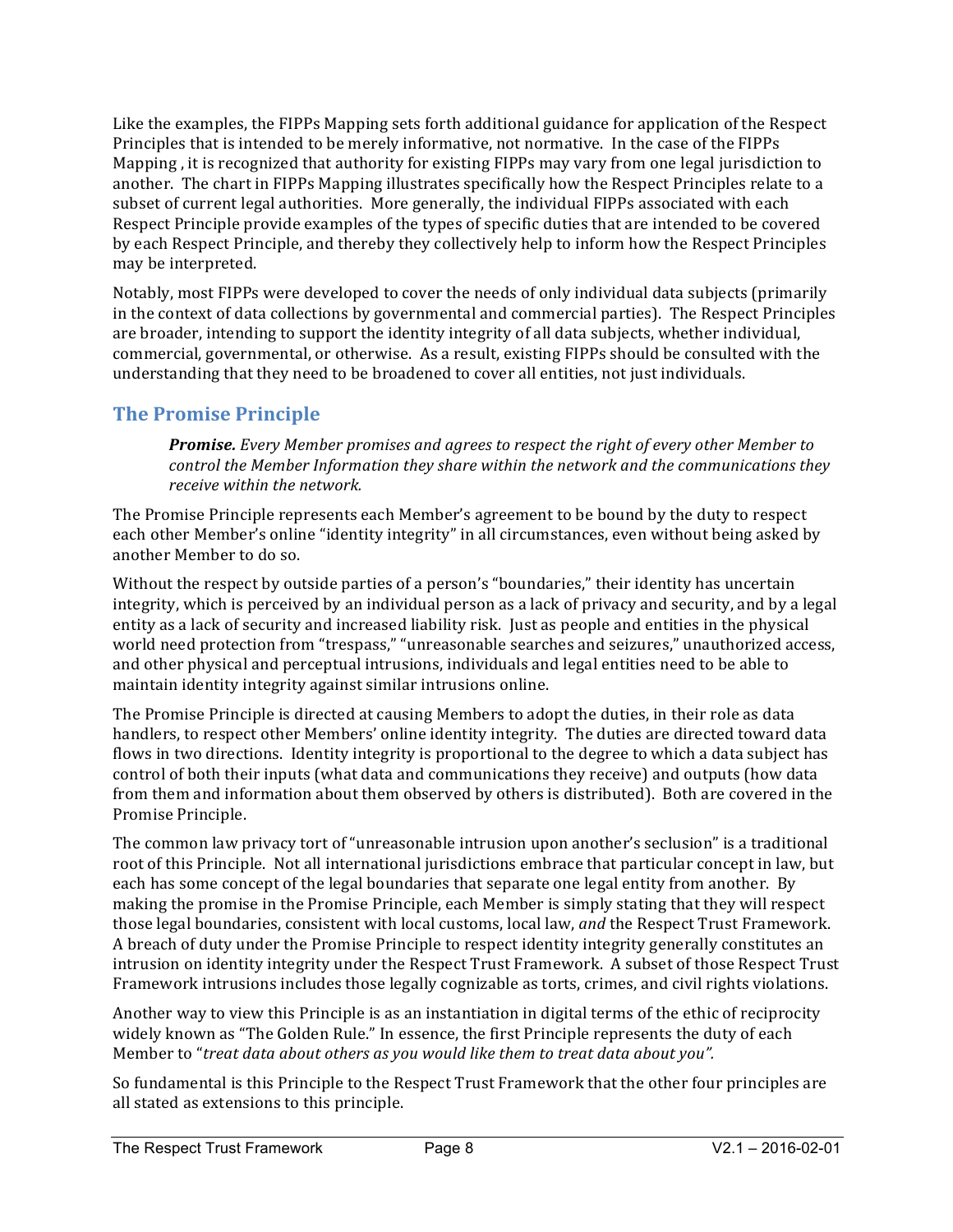In addition, this Principle also represents the contractual commitment all Members are making to other Members when they join a trust network such as the Respect Network operating under the Respect Trust Framework. For this reason it is referred to with the trademarked name The **Respect Promise™**. This is explicitly defined to mean:

"*I* promise to uphold the purpose, principles, and rules of the Respect Trust Framework."

### **The Permission Principle**

**Permission.** As part of this promise, every Member agrees that all sharing of Member *Information* and sending of communications will be by permission, and to be honest, direct, *and fair about the purpose(s)* for which permission is sought.

The Permission Principle clarifies that one specific aspect of each Member's duty to respect the integrity of each other Member's digital boundaries is by seeking permission to "cross" them, i.e., to specifically request consent from another Member to use shared data or to send communications, and to do so with an honest and clear statement of the purposes of the request.

While the Promise Principle sets up a default duty of non-intrusion (*aka* respect for identity integrity), the Permission Principle anticipates that what would otherwise be an "intrusion" may be authorized with "permission" when that permission is fairly and reasonably sought. Such permission is inherently granted when a Member explicitly approves of a relationship or transaction with another Member and the Member Information being requested falls within the natural social or business context of that relationship or transaction. Separate permission must be requested from and explicitly granted by the Member for any use of that Member's Information that falls outside of the natural social or business context of the approved relationship or transaction.

Examples of harms resulting from violation of the Permission Principle in the physical world are characterized as the traditional torts and legal "causes of action" referred to as "infringement," "conversion," "misappropriation," "violation of publicity rights," and "unjust enrichment." All of these involve harms to a person from use of or intrusion upon their likeness, name, property or other rights without their permission frequently (but not exclusively) for third party monetary gain. Similarly, individuals and legal entities operating online should be asked for permission for certain uses of their identity and personal data.

Like the Promise Principle, the duties in the Permission Principle are directed towards data flows for both incoming and outgoing transfers of data and communications across the identity "boundary." These two directions of transfer relate to two separate traditional common law privacy torts. The Permission Principle's duty to obtain permission for "all sharing of identity and personal data," is similar to the duties associated with the common law tort of "misappropriation." The duty to obtain permission for *sending* of communications to a Member is intended to prevent the separate harm of "unreasonable intrusion upon another's seclusion."

The Permission Principle is related to the Promise Principle, but reflects a different set of duties. The Permission Principle recognizes that the identity integrity established in the Promise Principle is not an impermeable barrier, but needs to be recognized as a "semi-permeable membrane", i.e., one that permits data and communications to flow to and from Members. The Permission Principle simply requires that Members be involved in the decisions about how data flows to and from them, and that permission about those flows be obtained openly, honestly and fairly.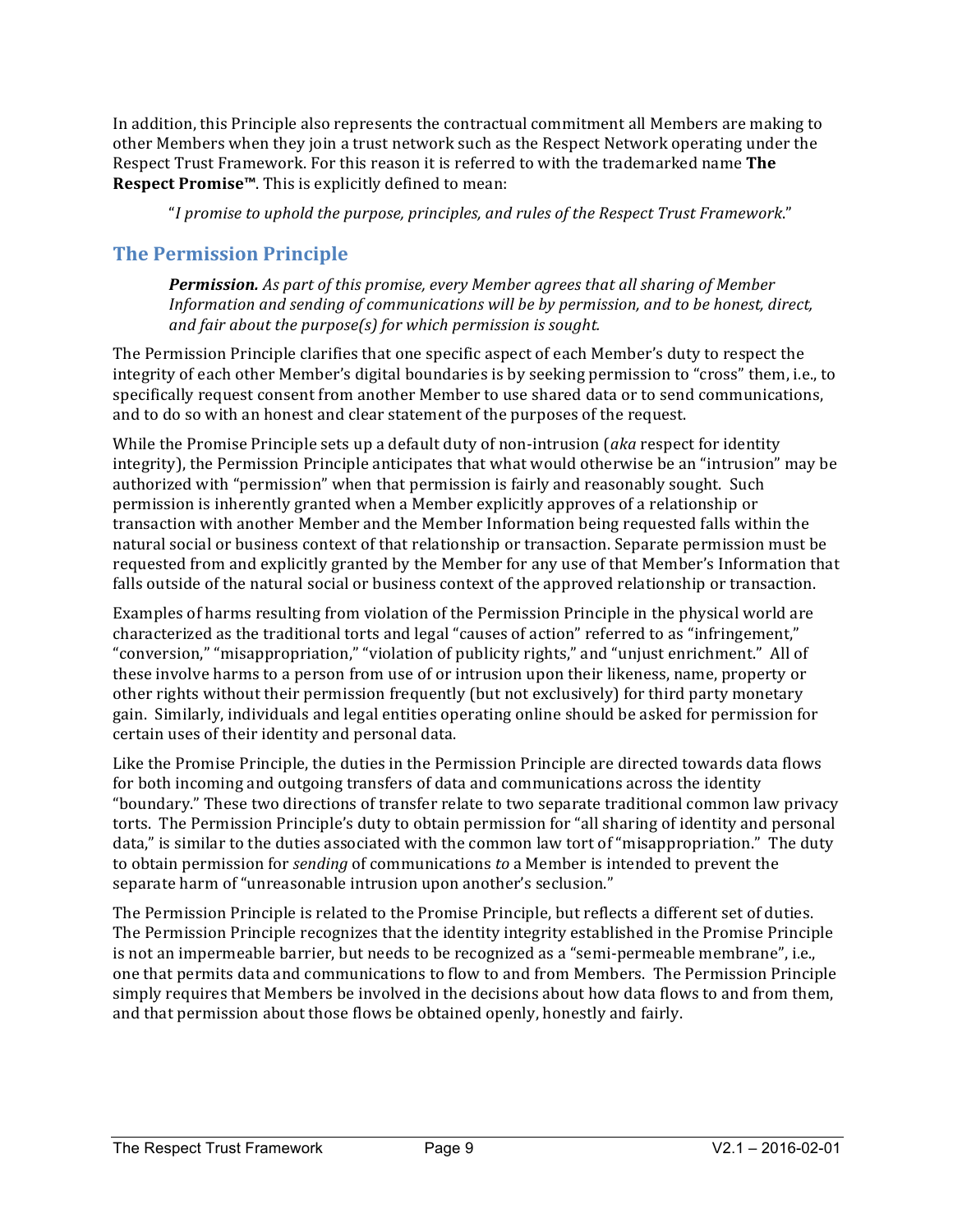### **The Protection Principle**

**Protection***.* As part of this promise, every Member agrees to provide reasonable protection for *the privacy and security of the Member Information shared with that Member.* 

The Protection Principle represents each Member's agreement to be bound by the duty to protect identity and personal data shared with that Member, specifically against unauthorized intrusions of a third party.

People in the physical world who depend on others to protect them from third party harm also need protection from harm caused by the failure of those others to perform those duties. In the physical world, this "duty to protect" varies greatly from one context to another, since the harms to be protected against also vary. There are many types of traditional legal actions that can result from a breach of duty to protect another person in various contexts. The more general, multi-context, legal concepts of "detrimental reliance" and "negligence" were developed to deal with the broader issues of compensating parties that are harmed because another party breached a duty to protect. In the latter case, the establishment of a duty (including a duty to protect someone's person or property) could lead to liability for the person bound by the duty if such person breached the duty in a way that caused damages (such as when a hired security guard falls asleep on the job, allowing a robbery to take place).

The Protection Principle relates to the traditional common law privacy torts of unreasonable publicity disclosing details of another's private life, and to negligence.

### **The Portability Principle**

**Portability**: As part of this promise, every Member agrees that if it hosts Member Information on behalf of another Member, the right to possess, access, control, and share the hosted *information, including the right to move it to another host, belongs to the hosted Member..* 

The Portability Principle represents each Member's agreement to be bound by the duty to cause any Member Information shared with that Member to be portable, i.e., to be available to the data subject Member to easily copy or move to other contexts of the Member's choosing.

Just as people in the physical world need to be able to move about freely, and to be protected from limitation of movement characterized in extreme cases as "kidnapping," and "false imprisonment," individuals and legal entities need to be able to access and share their digital identity and data about them online from a variety of services and in a variety of contexts. The Portability Principle is directed at causing Members, in their role as data collectors and handlers, to respect other Members' online identity integrity by granting such access.

The traditional harms of "false imprisonment" and "kidnapping" and, in the consumer rights context, "lack of consumer choice" are the roots of this principle.

### **The Proof Principle**

**Proof**: As part of this promise, every Member agrees to share the reputation metadata necessary for the health of the network, including feedback about compliance with this trust *framework, and to not engage in any practices intended to game or subvert the reputation system.*

The first four Respect Principles relate primarily to duties involving actions taken with respect to identity and personal data, whereas the Proof Principle focuses on maintaining information flows needed for operation of a reputation system that provides incentive for all Members to abide by, and encourage other Members to abide by, these Principles.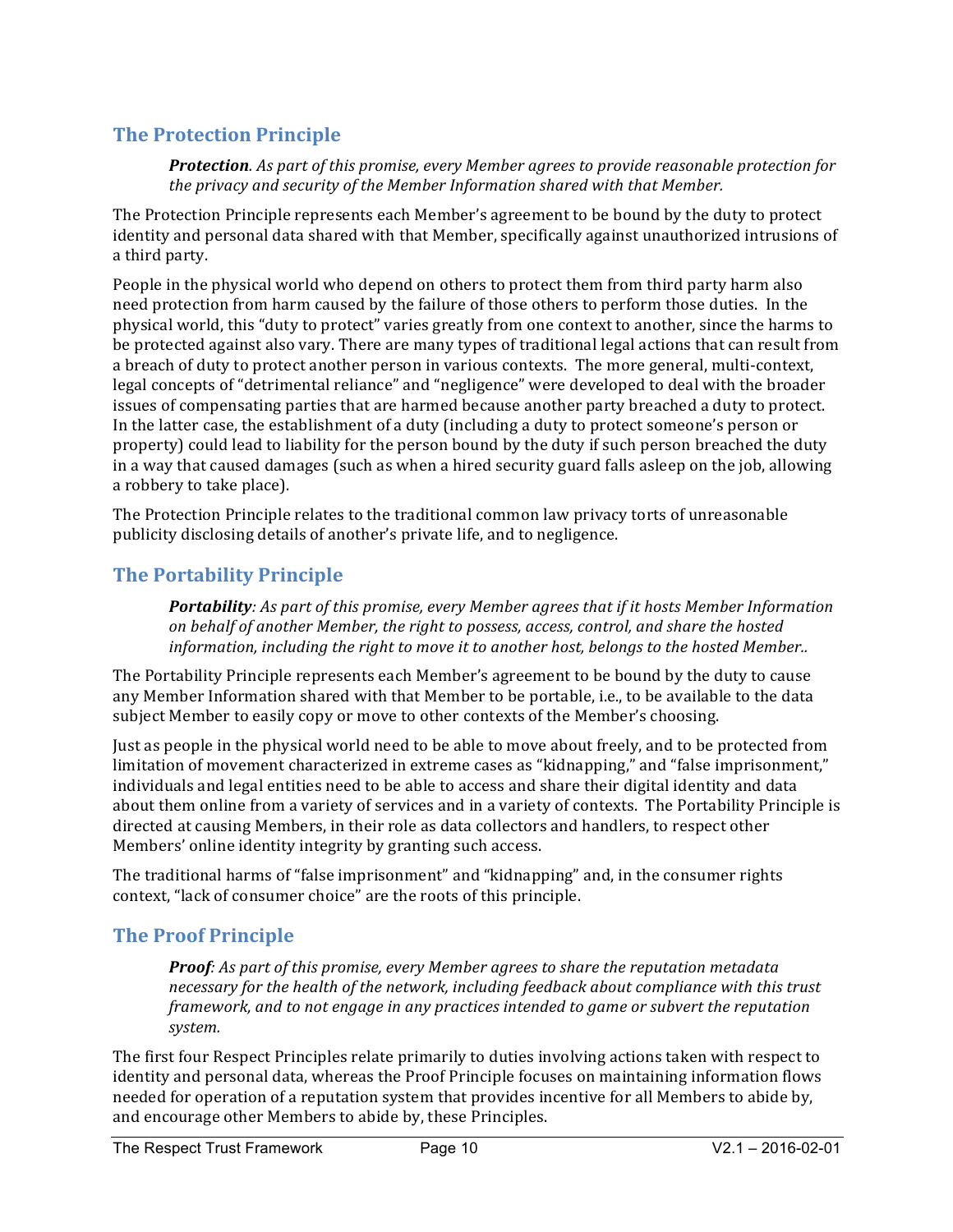People in the physical world need protection from the harm to reputation called "defamation" and its twin torts "libel" (written defamation) and "slander" (spoken defamation). There is also the related common law privacy tort called "False Light," where reputation is harmed by the juxtaposition of identity information about a person with other unrelated information that causes the impression of a relationship that can harm the person's reputation.

The Proof Principle creates a duty for all Members of the trust network to cooperate as peers in maintaining their reputations in order to prevent these same harms online.

# **Local Terms**

The Respect Trust Framework is intended to establish a set of terms that apply globally to all relationships and exchanges of personal data that take place between Members through the Respect Network ("Global Terms"). For some relationships or exchanges these Global Terms may be sufficient. For other relationships or exchanges these Global Terms may need to be supplemented by other terms specific to a particular relationship or exchange ("Local Terms"). Examples of Local Terms include terms-of-service agreements, localized privacy policies, specialized security policies, and other context-specific policies. Local Terms may be part of Plug-In Trust Frameworks (see below), or they may be more limited, stand-alone sets of Local Terms.

By joining the Respect Network, a Member agrees that the Local Terms the Member requires for any relationship or exchange with other Members will not conflict with, or require an alternative interpretation of, the Global Terms of the Respect Trust Framework. (This rule also applies to Respect Network Corporation itself, as explained in the Status section above.)

# **Plug-In Trust Frameworks**

The Respect Trust Framework is intended to provide a global set of principles and rules for protection of identity and personal and private data on a digital trust network. Groups of Members may desire to develop more specific sets of principles and rules applicable to more specific domains while still maintaining compatibility with the Respect Trust Framework. Such sets of principles and rules are called Plug-In Trust Frameworks. For a trust framework to normatively cross-reference the Respect Trust Framework as a Plug-in Trust Framework, it must meet the following rules:

- 1. It must provide an explicit reference to the current version of the Respect Trust Framework.
- 2. It must not define principles or rules that are in conflict with, or requiring an alternate interpretation of, the principles or rules defined in the Respect Trust Framework.

# **Versioning and Amendments**

Given that the purpose of the Respect Trust Framework is to engender trust among Members of a digital trust network, it is of utmost importance that the Members be able to rely on the integrity and stability of the trust framework itself. For this reason, until such time as the Respect Network reaches a population of at least one million Trust Anchors, Respect Network Corporation may make only such amendments as may reasonably shown to be in the best interests of all Members. After such time as the Respect Network reaches a population of at least one million Trust Anchors, any amendments to this main document of the Respect Trust Framework may only be approved by the Trust Anchors according to the following rules.

1. All Trust Anchors shall receive formal notice of the vote ("Voting Notice") from Respect Network Corporation via an electronic message delivered to their Dashboard including a